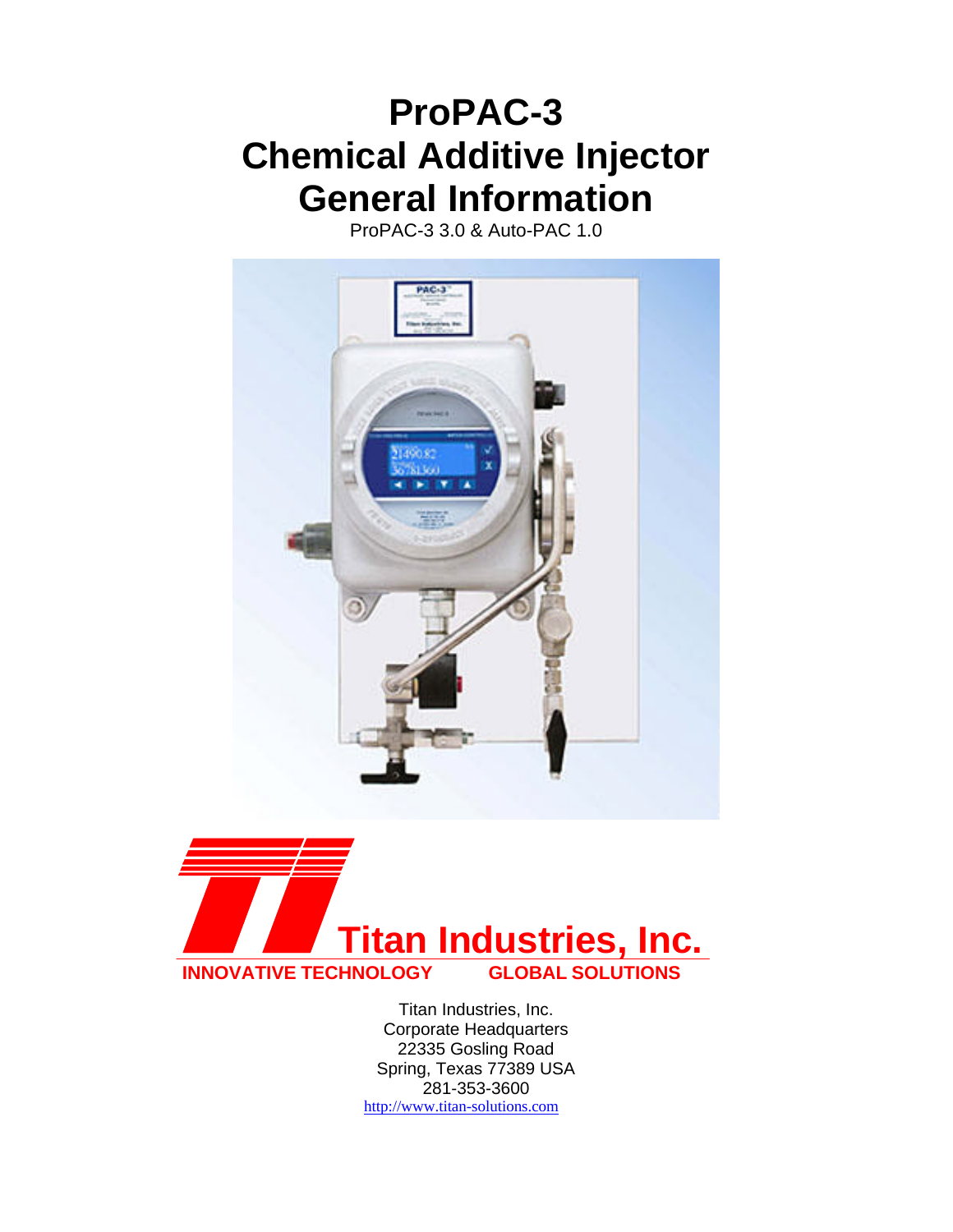## **ProPac-3 Chemical Injector**

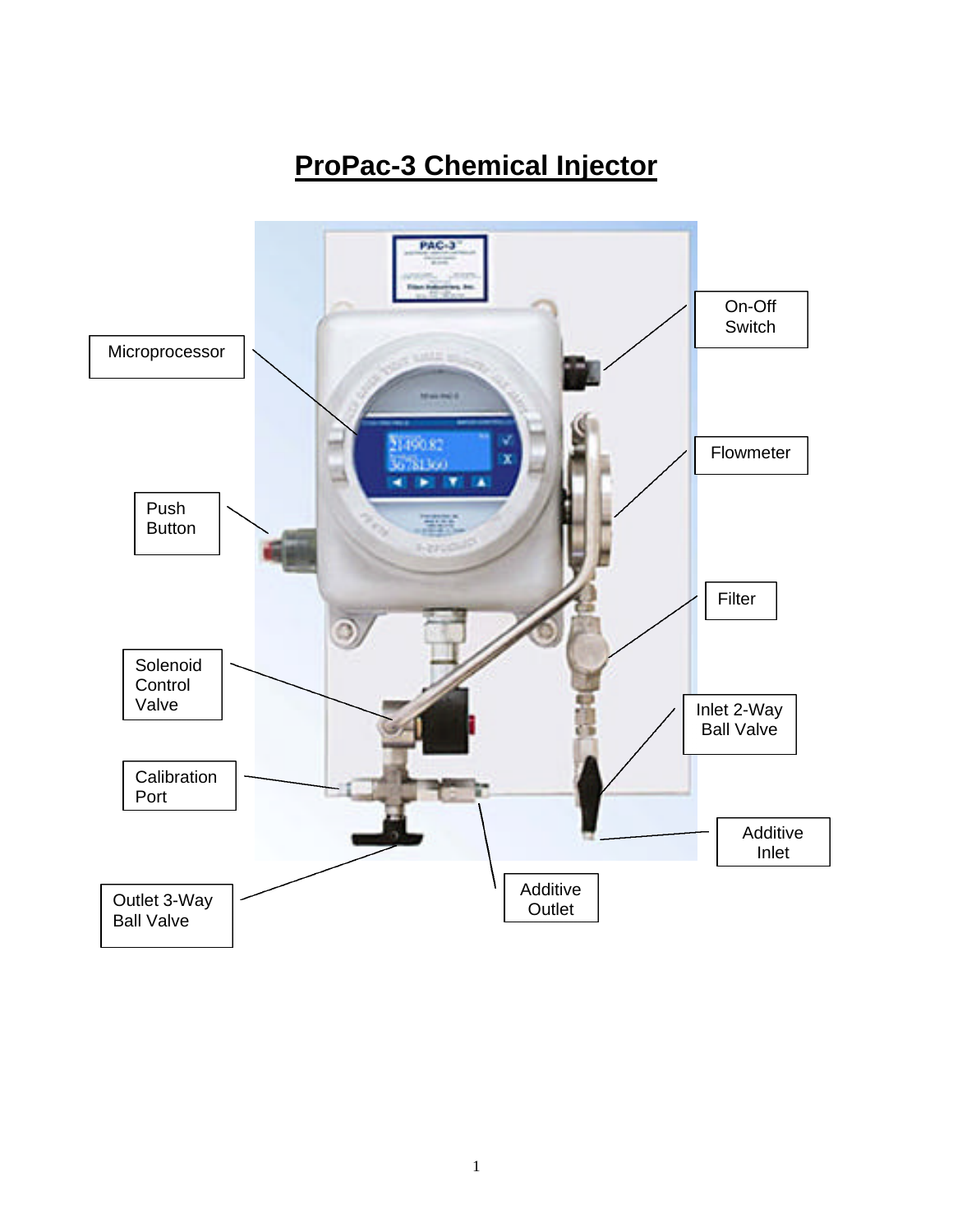### **Introduction**

Titan Industries, Inc. introduced the first PAC-3 injector in 1989. Since that time, the PAC-3 has enjoyed a reputation as the most accurate and reliable additive injector in the world. The ProPAC-3 injector is the latest addition to the PAC-3 family. Titan engineers totally redesigned the PAC-3 electronics, incorporating additional features that make the ProPAC-3 injector easier to install, program, and use.

### **General Description**

The Titan ProPAC-3 additive injector is specifically designed to batch inject liquid chemical additives at petroleum product terminals. The ProPAC-3 incorporates patented hardware and software designed to accurately inject additive, thereby, insuring the additive/product ratio is always maintained within customer specifications. The ProPAC-3, when properly integrated into a users control system, can inject within 0.5% accuracy, thereby, attaining an excellent additive/product ratio. The injector includes features that will provide the highest level of EPA regulatory compliance.

### **Typical Operation**

#### **ProPAC-3 Proportional Injection Controller**

In its simplest form, the ProPAC-3 requires only AC power, a flow pulse, and pressurized additive to operate. Additive supply pressure (125-150 psig) is provided to the inlet ball valve of the injector, via a positive displacement additive pump located on or near an additive storage tank. The injection batch begins when the ProPAC-3 microprocessor energizes the normally closed solenoid control valve, thereby allowing additive flow to enter the injector through the inlet ball valve. The solenoid is energized when the programmed number of flow pulses has been accumulated by the microprocessor. The flow of additive then passes through a positive displacement flow meter that generates a DC pulse train to the ProPAC-3 microprocessor, via a Hall Effect sensor. This low voltage pulse train represents the volume of additive being injected into the product stream. The additive then exits the flow meter and flows through the solenoid control valve, prior to exiting the injector. When the volume of additive through the flow meter equals the programmed volume for each injection batch, the microprocessor terminates power to the solenoid control valve, thereby terminating the flow of additive through the injector. The ProPAC-3 microprocessor totals the additive injected, totals the product treated, verifies the additive/product ratio, and is in standby mode, awaiting the next injection batch.

#### **Auto-PAC Automatic Timed Injection Batch Controller**

Titan offers a variation of the ProPAC-3 called the Auto-PAC. The Auto-PAC is designed for situations where a product pulse signal is not available to pace the injection process. The Auto-PAC injects based on a user programmed time between injections and an optional maximum load volume.

The Auto-PAC has three programmable injection rates which can be selected by either an optional 4 position switch or other remote automation equipment. The Auto-PAC's maximum load volume and periodic injection features can be combined together to inject for example 10 cc' every minute for a maximum of 3 gallons of additive. The injector would inject 10 cc's every minute for approximately 19 hours then shut down the pump at the completion of the load. All ProPAC-3 shutdowns and alarms that are applicable are implemented in the Auto-PAC, and all Auto-PAC injectors can be upgraded to a ProPAC-3 injector simply by inserting a new microprocessor display unit.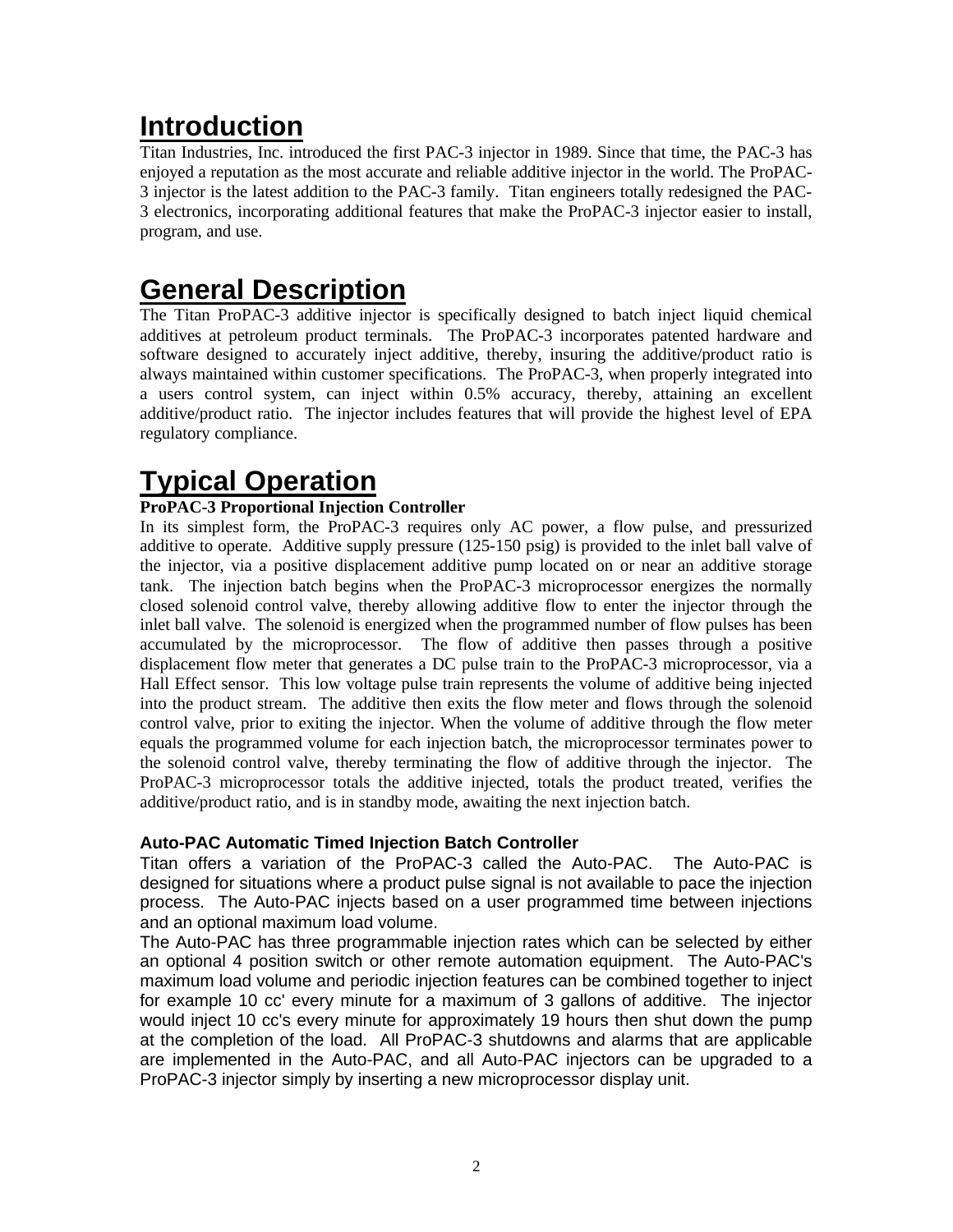## **Primary System Components**

**Microprocessor** - The ProPAC-3 utilizes a state-of-the-art high speed microprocessor. The microprocessor provides all the operational, alarm, and communication functions for the injector. The microprocessor incorporates a large graphical display that displays all load, alarm, and programming information. Injectors can be upgraded from Auto-PAC to ProPAC-3 simply by replacing this unit.

**Mother Board** - The vertically mounted mother board serves as a terminating point for all the injector inputs and outputs. The microprocessor, all wiring, and optically isolated I/O modules plug into the mother board making access easy and I/O configuration changes possible in the field.

**Positive Displacement Flow Meter** - The ProPAC-3 incorporates a patented positive displacement gear type flow meter. The meter is highly reliable, easy to service and accurate to within 0.05% of rate. The ProPAC-3 flowmeter uses two rotating impellers driven by the additive flow through the meter. Each pocket formed between the lobes and the case of the meter forms a known volume. Magnets embedded in the impeller lobes are sensed by a non-intrusive Hall Effect sensor. As the magnets pass the sensor, a 12 VDC pulse train is generated and sent to the microprocessor. The meter body and gears are constructed of 316 stainless steel that will provide many years of accurate and trouble free service.

**Solenoid Control Valve** - The solenoid control valve is a 2-way, 120 VAC, normally closed, direct acting, stainless steel with teflon seat, explosion proof solenoid. The solenoid is used to control all additive flow through the injector.

### **Other ProPAC-3 Components**

**Filter** -A 316 stainless steel filter to protect the injector from particulate contamination. The filter contains a 100 mesh stainless steel screen filter element that is easily removed for servicing.

**Check Valve** -A check valve is also provided at the injector outlet to prevent product from flowing back through the injector. This is an in-line check valve made of 316 stainless steel with teflon seat.

**On-Off Switch** - The two position ON-OFF switch provides electrical control for the injector. In the OFF position, all electrical power to the injector is removed, except for the input signals to the injector. In the ON position, the ProPAC-3 will be electrically powered and the unit will operate automatically on the receipt of the proper input signals. For added security, an optional key lock switch is available. The key lock is lockable in both the ON and OFF positions.

**Push Button** - The externally mounted push button has several functions which can be enabled/disable via menu options:

**Test injections** - By pressing and releasing the push button one time simulates one injection request, thereby causing the ProPAC-3 to inject. The test injection serves to verify that the ProPAC-3 is working properly. **Clear Alarms** - When in alarm pressing and releasing the push button will clear the alarm condition, pressing and holding the push button for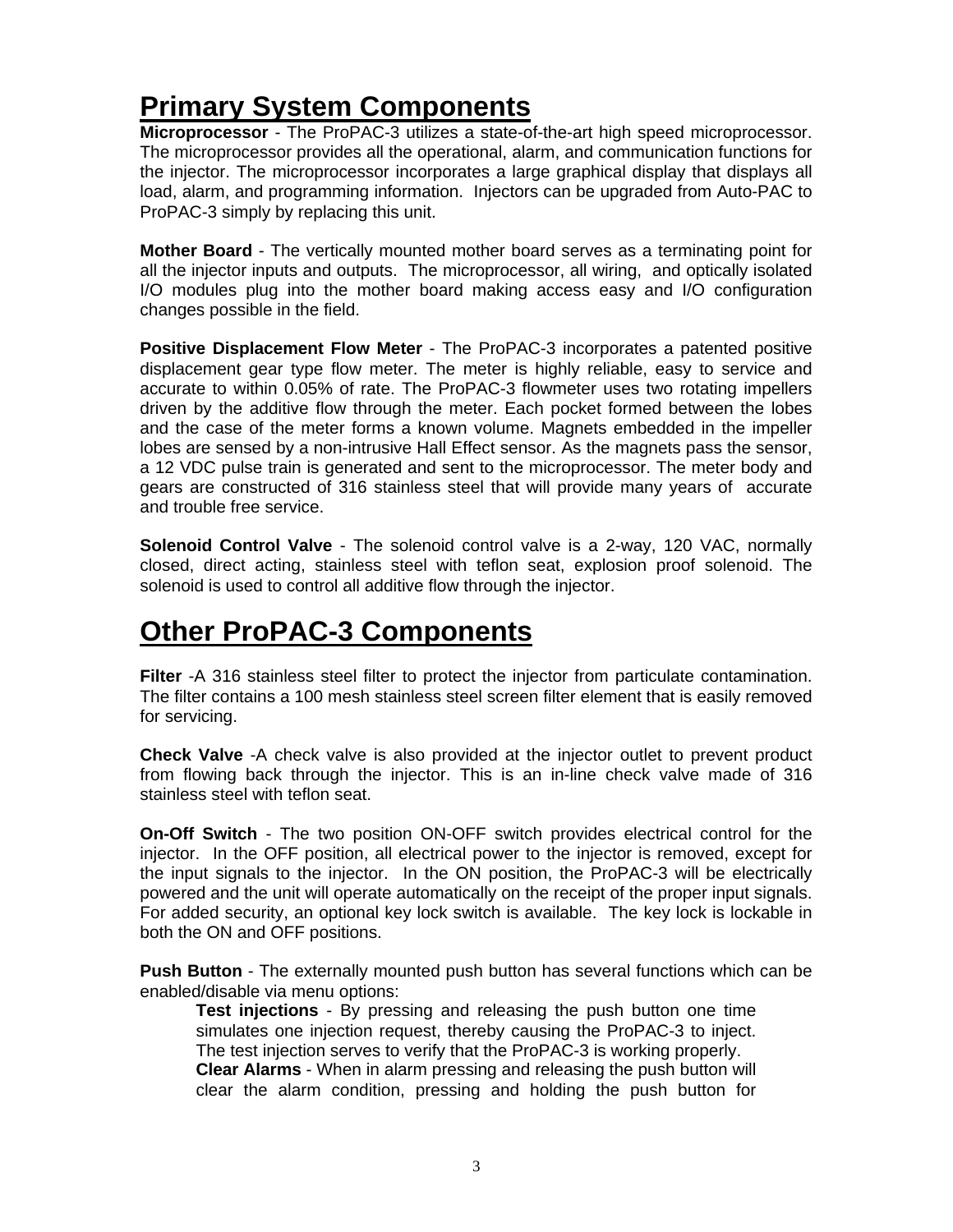approximately three seconds will clear the alarm and restart the currently authorized load while making up for any additive shortages.

**Auto Calibration** - By pressing and holding the push button is held in for approximately three seconds, the injector will enter auto-calibration mode.

### **Features**

**3 Separate Channels for Accumulating Additive and Product Totals -** Particularly handy for shared additive systems or multiple grade products where the same additive is injected at different rates. Each additive has a programmable injection rate, Injection frequency and Additive meter k-factor, and Text ID for easy identification. Each channels additive along with its corresponding product total is stored for individual analysis. Channel selection is accomplished either via a hardwired permissive input, or via a software permissive. Each channel maintains accountability for its own additive/product ratio.

**Graphical Display** - The ProPAC-3 incorporates a graphical display that provides the user with vital information on the injection process. Injector programming is also simplified with easy to read programming steps and instructions. Trouble shooting is quick and easy because all the information you need is clearly displayed one screen specifically related to the current state of the injector.

**Loading State Display** -While in the load state, the ProPAC-3 displays a Load Additive Total, Load Product Total, and a batch total for each injection. These load totals start at zero and totalize until the permissive is removed, resulting in a run-time display of the total additive and product treated per truck.

**Idle State Display** - In the idle state, the Titan ProPAC-3 displays the Additive Total for each channel as well as a Grand Additive and Product Total.

**Alarm State Display** - In alarm state, the ProPAC-3 displays an alarm screen that will alternate at five second intervals with any of the other viewed screens. The alarm screen will show inverted colors from normal, thereby making an alarm more noticeable to terminal personnel.

**Programming Display** - In program state, the ProPAC-3 displays a small section of the program menu. Push buttons on the microprocessor allow the user to scroll through the menu and change programmed values.

**Simplified Injector Calibration** - The ProPAC-3 is equipped with an automatic calibration mode. All calibration calculations are performed by the ProPAC-3, thus eliminating the possibility of calculation errors. To calibrate the ProPAC-3, simply push and hold the test injection button on the injector for approximately three seconds, and follow the on-screen instructions. Each additive should be calibrated to provide the most accurate additive injection.

**Frequency Line Flush** - For dye injection or Clean Start of diesel or gasoline additives it is often necessary to flush the product line clear of additive so that the next truck does not receive any of the previously loaded additive. The ProPAC-3 has a unique feature which allows the injector to detect the decrease in the product flow rate at the on set of low flow shutdown. The line flush is accomplished by allowing unadditized product to flow through the line at the end of each compartment load. The Preload feature allows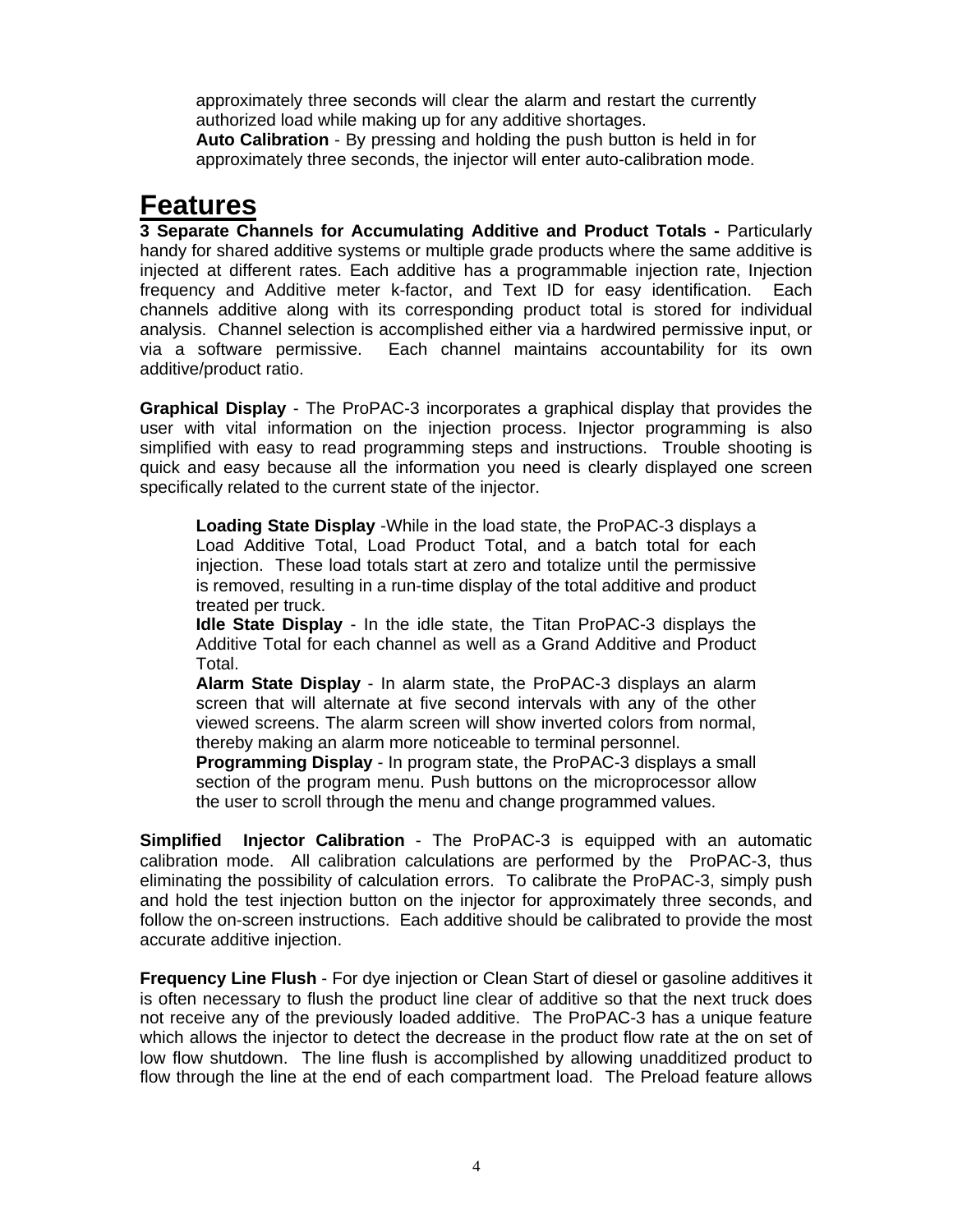extra additive to be injected at the start of the load to compensate for the unadditized line flush at the end of the load.

**Enhanced Input/Output Capability** - The ProPAC-3 incorporates a host of I/O features. This I/O may be either AC or DC:

**Pulse Input** - The ProPAC-3 requires a pulse proportional to the product flow rate. Various pulse rates may be used from a turbine meter to a 40:1 pulser.

**Permissive Inputs -** Up 3 permissive inputs can be used to select the additive channel and rate. Enhanced alarming such ad flow pulse signal failure detection can be accomplished when permissive and flow switch inputs are use together.

**Line Flush Input** - Clean Start, requires either a 1:1 product pulse or a hardwired line flush input be brought to the ProPAC-3 to signal the beginning of the line flush.

**Line Flush Output** - For dye injection or Clean Start of diesel or gasoline additives, a line flush output may be sent from the ProPAC-3 to close a block valve at the injection point. This prevents the leaching due to thermal expansion of the dye into the clear product line.

**Load Permissive Output** - The ProPAC-3 supplies a normally closed load permissive contact. If the ProPAC-3 goes into alarm or power is removed from the injector, the load permissive contact will open.

**Permissed Permissive Output** - This output works similar to the load permissive contact. The permissed permissive contact is normally closed, except when the ProPAC-3 goes into alarm **and** a permissive input is received by the injector. If no permissive is received by the injector, the permissed permissive contact will always be closed allowing other injectors not associated with the alarmed additive system to load. This prevents one problematic additive system from shutting down the entire terminal.

**Alarm Output** - The alarm output is normally open. If the ProPAC-3 goes into alarm, this contact will close. The inverse of the permissed permissive contact.

**Confirmation Outputs/Scaled Pulse Outputs** - Used in conjunction with electronic preset or Terminal Automation System (TAS), this output is sent to the preset or TAS to confirm that an injection has been completed or a pulse output can be programmed to represent a specific volume of additive. Both the volume and the pulse width are programmable.

**Flow Switch Input** - An optional flow switch signal can be sent to the ProPAC-3 to verify product loading has begun.

**Pump Start Output** - The pump start output is used to send a hardware pump start to the additive pump. This feature is commonly used when using serial communications to control the injector from the preset or terminal automation system. This output eliminates running a hardwired pump start from the automation system to the additive pump. Each injector will start the pump automatically whenever additive is required. Also the Auto-PAC uses this output to turn off the pump at the end of a load based on the maximum load volume.